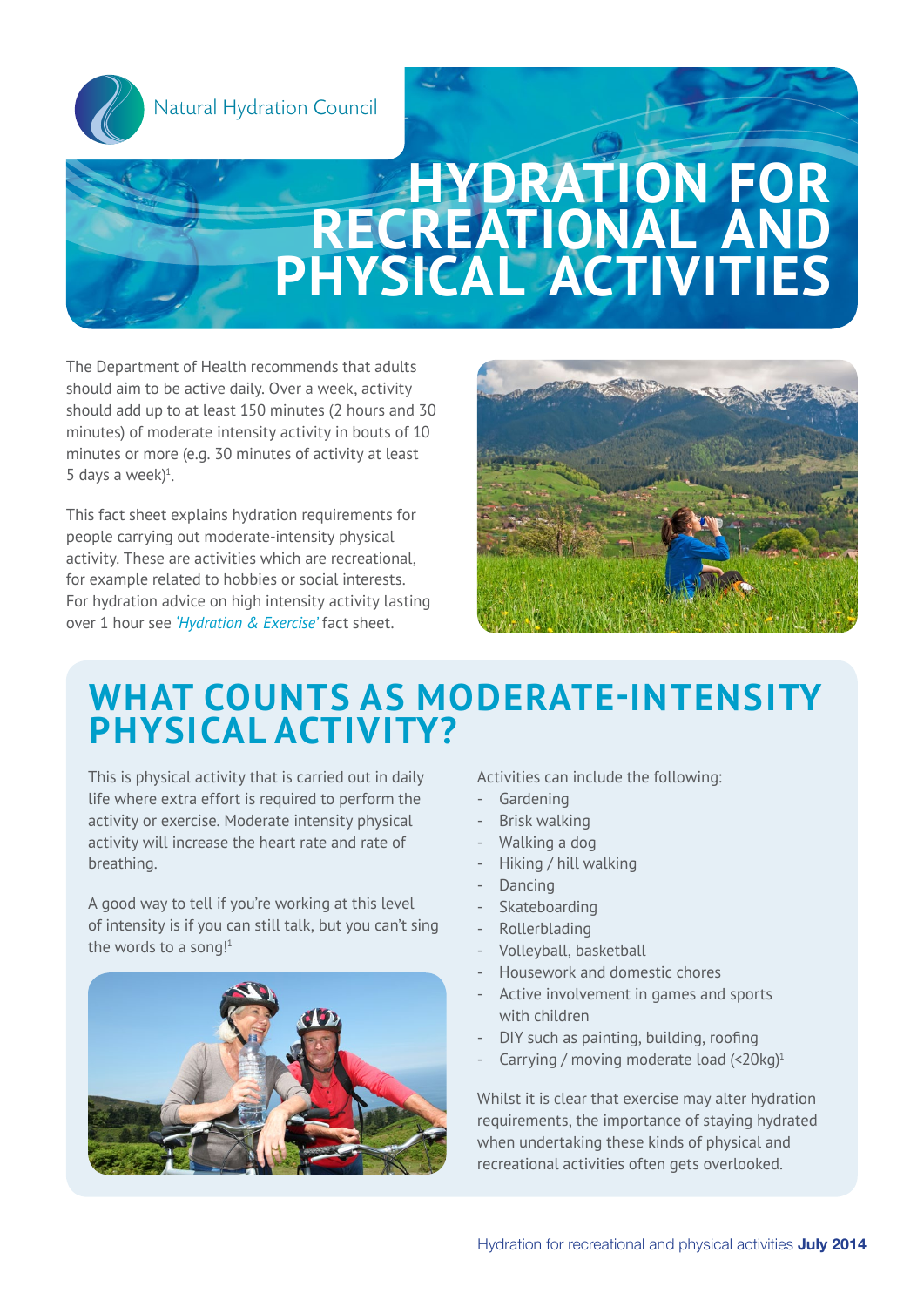## **Hydration requirements**

Hydration requirements vary depending on the activity carried out. Basic guidelines advise that women should drink about 1.6 litres of fluid and men around 2.0 litres of fluid per day<sup>2</sup>. This is the equivalent to about eight 200ml glasses for a woman and ten 200ml glasses for a man<sup>3</sup>, which ideally should be sipped at regular intervals throughout the day.



# **Factors affecting hydration levels**

Every individual is different and the amount of water needed to hydrate varies from person to person. On a day-to-day basis there are many factors that can affect an individual's need for water, such as age, gender, body mass, physical activity levels and climate.

When undertaking physical activities, you should consider the frequency, intensity and duration to ensure you are adequately hydrated. For example dance is a physical activity that can be carried out over long time periods, sometimes for several hours, in warm, enclosed environments. For these reasons, you should think about your hydration needs to ensure maximum enjoyment of the activity while preventing signs of poor hydration, as discussed in Table 1.

It is also important to think about the climate (temperature, humidity, altitude). Environmental factors may also change over time. For example, if you are going hill walking it may be warm at the early stages of the walk, yet cold and windy towards the top of the hill. Safety issues such as rugged

terrains may also limit the amount of fluid that you consume as it may be too dangerous to stop for a drink.

Careful planning can help you to perform at your very best. In the case of hill walking, make sure you carry water with you and plan stops en route where you know it is safe to break for a drink.

The table below summarises key factors that can influence an individual's water requirements.

#### **Table 1**

Factors that can influence water requirements:

Duration of activity

Intensity of activity

Sweat rates

Temperature of environment

Altitude

(higher altitude increases breathing and loss of water)

## **When to hydrate**

It is important to be well hydrated before starting physical activities, and once activities have begun, water should ideally be sipped at regular intervals, approximately every 20 minutes or so. This is especially important in hot weather or at high altitudes.

As physical activities often immerse people in what they are doing it can be easy to forget to drink, or you may not realise it is necessary, so having little breaks or easy access to fluid is advisable. For most people,

water is adequate and it hydrates without containing sugar, calories or additives, so packing a bottle of water is a good idea.

It is also important to rehydrate after physical activities. This is best achieved by sipping at intervals, rather than gulping large amounts at a time, and again for most people water will adequately rehydrate you.